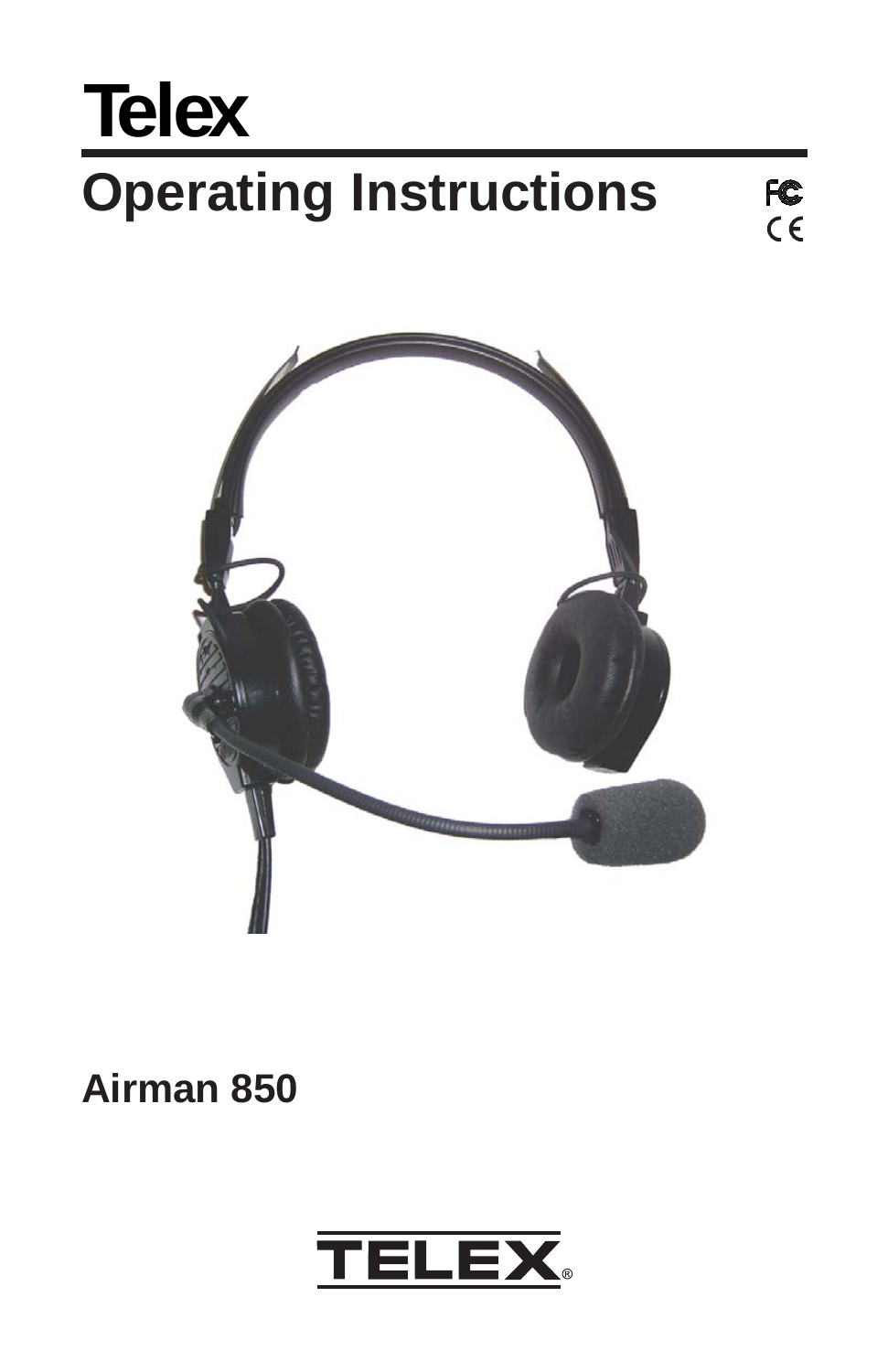## **General Description**

The Telex Airman 850 is designed for use in aircraft with low noise levels. Ambient noise levels in such aircraft cockpits may be considered harmful when exposed to for long periods of time. In addition, these ambient noise levels require pilots to increase communications volume level for clear understandable communications. This increased communications level adds to the harmful and fatiguing aircraft cockpit environment.

The Telex Airman 850 is ideally suited to this environment. Soft, pliable cushions provide passive attenuation of unwanted background noise. The advanced active noise reduction system removes even more noise in the communications frequency range. This combination gives the Telex Airman 850 a unique improvement in communications clarity and intelligibility. With ambient noise reduced, communications levels can also be reduced, providing less fatigue and an overall improvement in comfort.

Complimenting these noise reduction features is a durable, lightweight design with adjustable sliders increasing long-term fit and comfort. A new boom mounted microphone utilizes an electret noise-canceling element for improved noise rejection. Extended response drivers improve sound reproduction. The result is a comfortable, lightweight, headset that provides the ultimate in clear, understandable communications with no batteries or complicated controls to get in the way.

The Telex Airman 850 headset with boom microphone is approved for aircraft use under FAA TSO's C57a and C58a.

The conditions and tests required for the TSO approval of this article are minimum performance standards. It is the responsibility of those installing this article either on or within a specific type or class of aircraft to determine that the aircraft installation conditions are within the TSO standards. TSO articles may have separate approval for installation on aircraft. The article may be installed only if performed under 14 CFR part 43 or the applicable airworthiness requirements.

This device complies with part 15 of the FCC Rules, Operation is subject to the following two conditions: (1) This device may not cause harmful interference, and (2) this device must accept any interference received, including interference that may cause undesired operation.

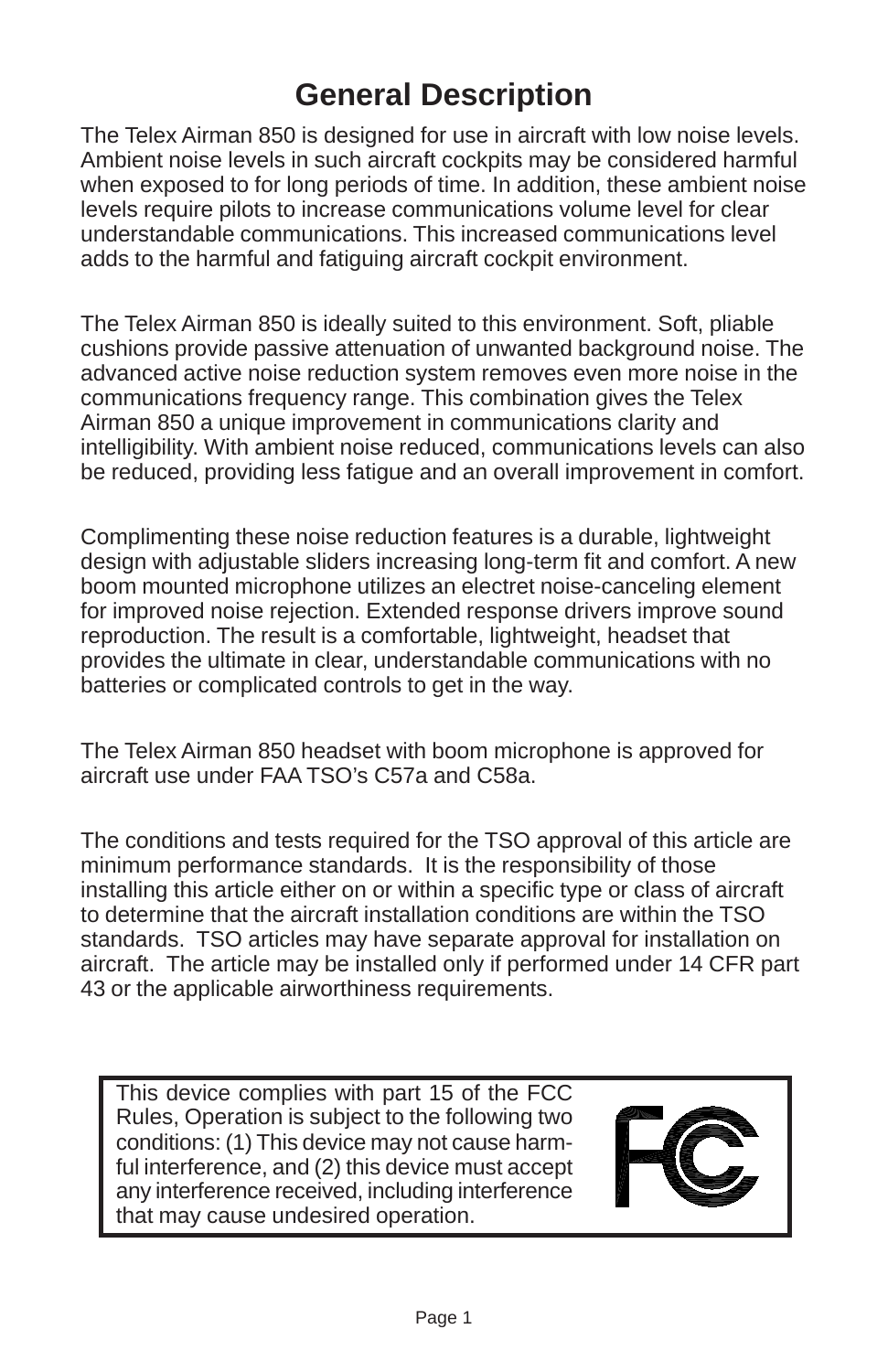# **FAA Technical Standard Order**

The Telex Airman 850 headset including boom microphone is FAA TSO C57a and C58a approved. Tests were conducted using RTCA DO-214 and RTCA DO-160D. The headset was designed and is manufactured to meet the following environmental categories.

| <b>CONDITIONS</b>                                                   | <b>DO-160D</b><br><b>SECTION #</b> | <b>DESCRIPTION OF TESTS</b><br><b>CONDUCTED</b>                   |  |  |  |
|---------------------------------------------------------------------|------------------------------------|-------------------------------------------------------------------|--|--|--|
| <b>TEMPERATURE AND</b><br><b>ALTITUDE</b><br><b>LOW TEMPERATURE</b> | 4.0<br>4.5.1                       | <b>EQUIPMENT TESTED TO</b><br>CATEGORIES A1, B1, AND C1           |  |  |  |
| <b>HIGH TEMPERATURE</b>                                             | 4.5.2 & 4.5.3                      |                                                                   |  |  |  |
| LOSS OF COOLING<br><b>ALTITUDE</b>                                  | 4.5.4<br>4.6.1                     | <b>NO TEST REQUIRED</b>                                           |  |  |  |
| <b>DECOMPRESSION</b><br><b>OVERPRESSURE</b>                         | 4.6.2<br>4.6.3                     |                                                                   |  |  |  |
| <b>TEMPERATURE VARIATION</b>                                        | 5                                  | <b>EQUIPMENT TESTED TO</b>                                        |  |  |  |
|                                                                     |                                    | <b>CATEGORY B</b>                                                 |  |  |  |
| <b>HUMIDITY</b>                                                     | 6                                  | <b>EQUIPMENT TESTED TO</b><br><b>CATEGORY A</b>                   |  |  |  |
| OPERATIONAL SHOCK AND<br><b>CRASH SAFETY</b>                        | $\overline{7}$                     | NO TEST REQUIRED                                                  |  |  |  |
| <b>VIBRATION</b>                                                    | 8                                  | <b>EQUIPMENT TESTED TO TYPE 2.</b><br>CATEGORY S, ZONE 2, CURVE B |  |  |  |
| <b>EXPLOSION</b>                                                    | 9                                  | <b>NO TEST REQUIRED</b>                                           |  |  |  |
| <b>WATERPROOFNESS</b>                                               | 10                                 | NO TEST REQUIRED                                                  |  |  |  |
| <b>FLUIDS SUSCEPTIBILITY</b>                                        | 11                                 | <b>NO TEST REQUIRED</b>                                           |  |  |  |
| <b>SAND AND DUST</b>                                                | 12                                 | NO TEST REQUIRED                                                  |  |  |  |
| <b>FUNGUS</b>                                                       | 13                                 | <b>NO TEST REQUIRED</b>                                           |  |  |  |
| <b>SALT SPRAY</b>                                                   | 14                                 | <b>NO TEST REQUIRED</b>                                           |  |  |  |
| <b>MAGNETIC EFFECTS</b>                                             | 15                                 | <b>EQUIPMENT TESTED TO</b><br>CATEGORY Z                          |  |  |  |
| POWER INPUT                                                         | 16                                 | <b>NO TEST REQUIRED</b>                                           |  |  |  |
| <b>VOLTAGE SPIKE</b>                                                | 17                                 | <b>EQUIPMENT TESTED TO</b><br><b>CATEGORY A</b>                   |  |  |  |
| <b>AUDIO FREQUENCY</b><br><b>SUSCEPTIBILITY</b>                     | 18                                 | <b>NO TEST REQUIRED</b>                                           |  |  |  |
| <b>INDUCED SIGNAL</b><br><b>SUSCEPTIBILITY</b>                      | 19                                 | <b>EQUIPMENT TESTED TO</b><br>CATEGORY A                          |  |  |  |
| RADIO FREQUENCY<br><b>SUSCEPTIBILITY</b>                            | 20                                 | EQUIPMENT TESTED TO<br><b>CATEGORY S</b>                          |  |  |  |
| RADIO FREQUENCY<br><b>EMISSION</b>                                  | 21                                 | <b>EQUIPMENT TESTED TO</b><br><b>CATEGORY B</b>                   |  |  |  |
| <b>LIGHTNING INDUCED</b><br><b>TRANSIENT SUSCEPTIBILITY</b>         | 22                                 | <b>NO TEST REQUIRED</b>                                           |  |  |  |
| <b>LIGHTING DIRECT EFFECTS</b>                                      | 23                                 | NO TEST REQUIRED                                                  |  |  |  |
| <b>ICING</b>                                                        | 24                                 | NO TEST REQUIRED                                                  |  |  |  |
| ELECTROSTATIC DISCHARGE                                             | 25                                 | <b>NO TEST REQUIRED</b>                                           |  |  |  |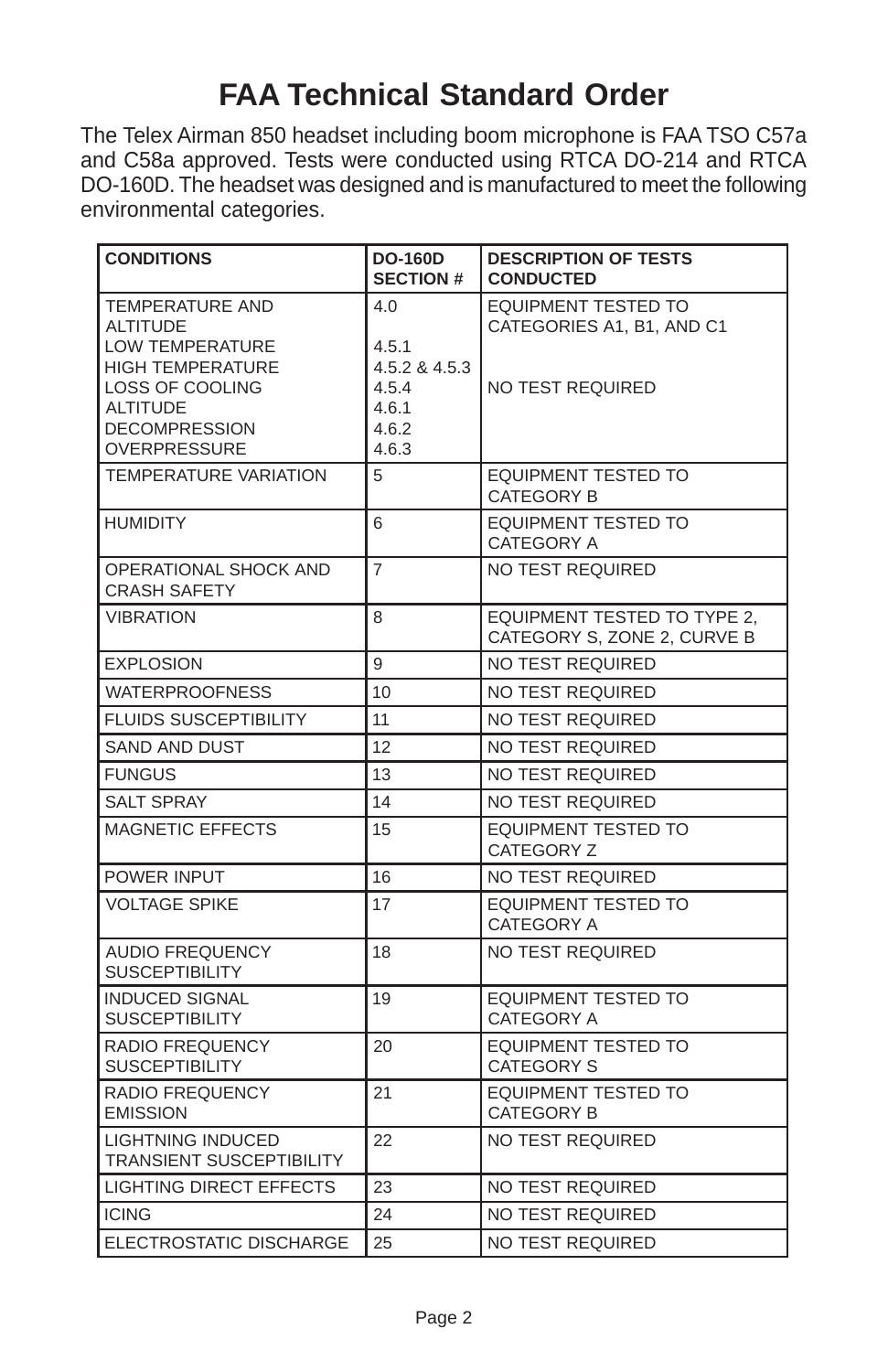

**Figure 1** Airman 850 Reference View (Dual-Sided Model Shown)

Note: See Page 8 for Available Replacement Parts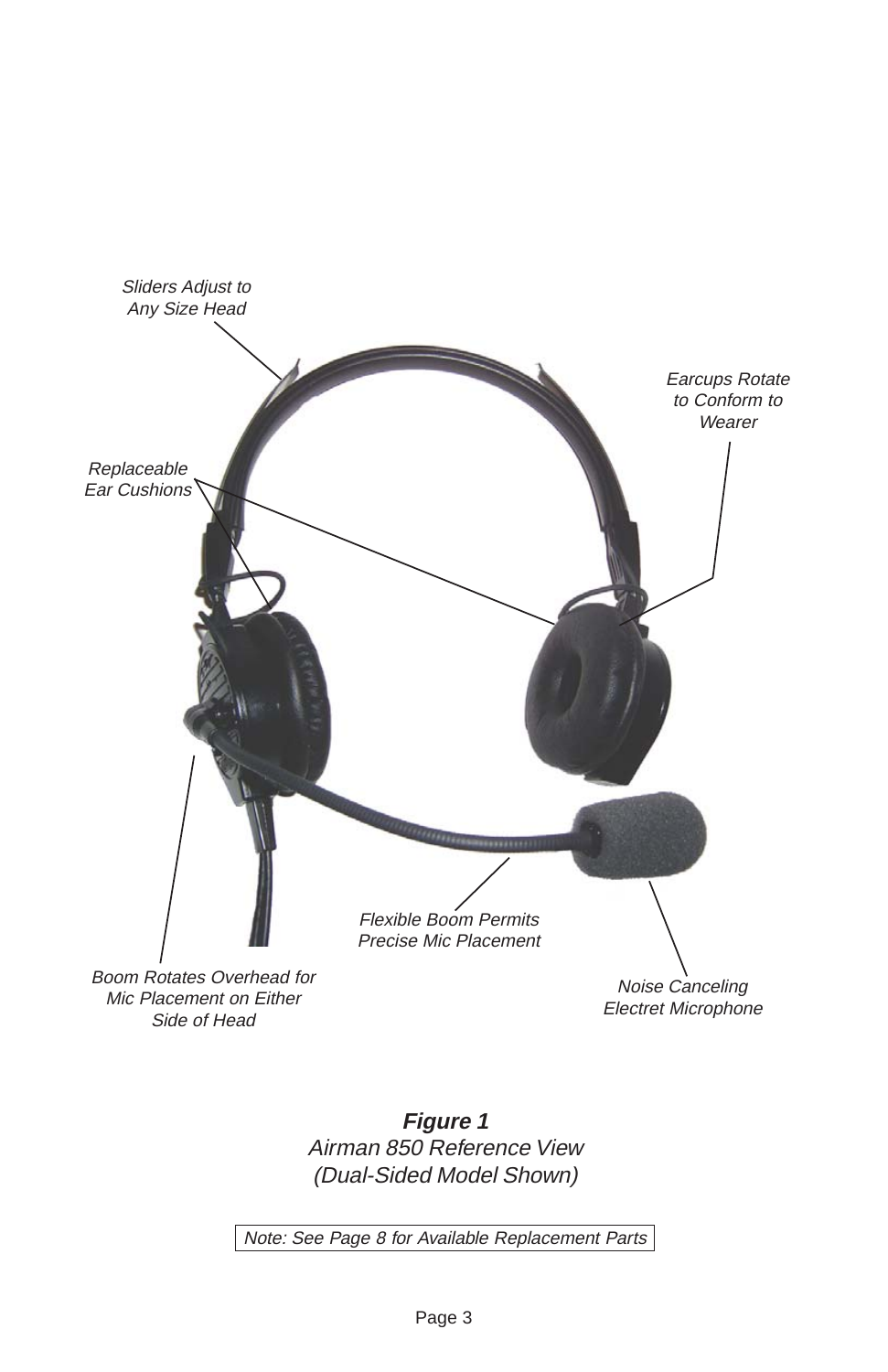# **Design Features (See Figure 1)**

#### **Fit and Comfort**

An adjustable headband gives the wearer two inches (51mm) of up and down earphone adjustment per side, while the gimbal mounting improves the headset's side-to-side comfort.

#### **Boom Microphone**

The Airman 850 features a miniature, amplified, noise canceling electret microphone that provides superior 400 Hz hum rejection. The microphone is mounted on a flexible gooseneck boom that permits precise microphone placement. The boom rotates 320° to allow the microphone to be worn on either side of the head. For best results, the microphone should be placed as close to the mouth as possible. The microphone includes a replaceable windscreen to minimize popping, hissing, and breathing sounds when speaking.

#### **Controls**

The Airman 850 contains an On/Off switch to control ANR power and a Hi/ Low switch for controlling receiver volume.

#### **Cordage and Plugs**

The microphone cordage is protected inside the boom. A strain relief on the cord provides maximum durability. Shielded wire throughout the headset protects against RFI (Radio Frequency Interference) and EMI (Electro Magnetic Interference).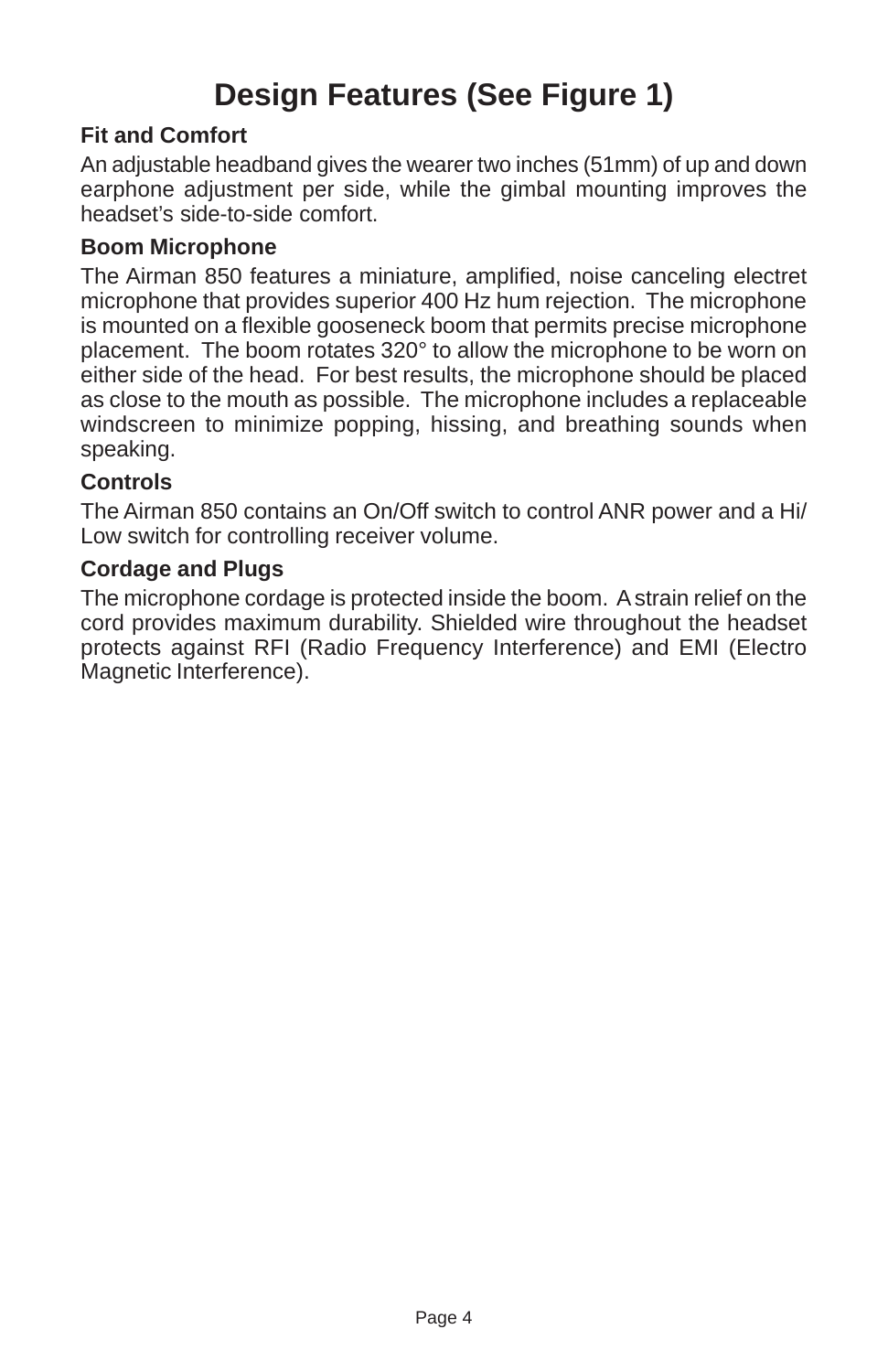# **Headset Operation**

- **1.** Connect the headset as shown in Figure 2.
- **2.** Rotate the entire boom overhead to wear the microphone on either the right or left side of the head (Note the two stops below the boom housing).
- **3.** With the Airman 850 resting securely on top of the head, check that the earphone housings are centered over the ears. Maximum performance depends on the proper fit of the headset.
- **4.** For best noise cancellation, position the microphone as close to the mouth as possible and speak in a normal voice.
- **5.** To activate the Active Noise Reduction feature, move the "On/Off" switch to the "On" position (See Figure 3). The active noise reduction feature of this headset uses power obtained from the aircraft through the boom microphone connection. Active noise reduction will only function when power is received from the microphone connection. There are many different communications systems in use today and most systems can be configured for this type of use. each system can be configured differently. When determining proper system configuration, select an operational mode that provides constant power to the boom microphone. If in doubt consult the avionics equipment manufacturer or qualified avionics technician.

When conditions allow for boom microphone power only during push-to-talk, it may be preferred to keep the ANR power switch in the "off" position.

**6.** When required, the user may increase headphone volume level by moving the volume "HI/LOW" switch to the "HI" position (See figure 3). The "low" position is considered normal. The Airman 850 should function properly with most avionics equipment when used in the "low" position.







Connector used on 301317-002

Connector used on 301317-001

**Figure 2** Headset Connections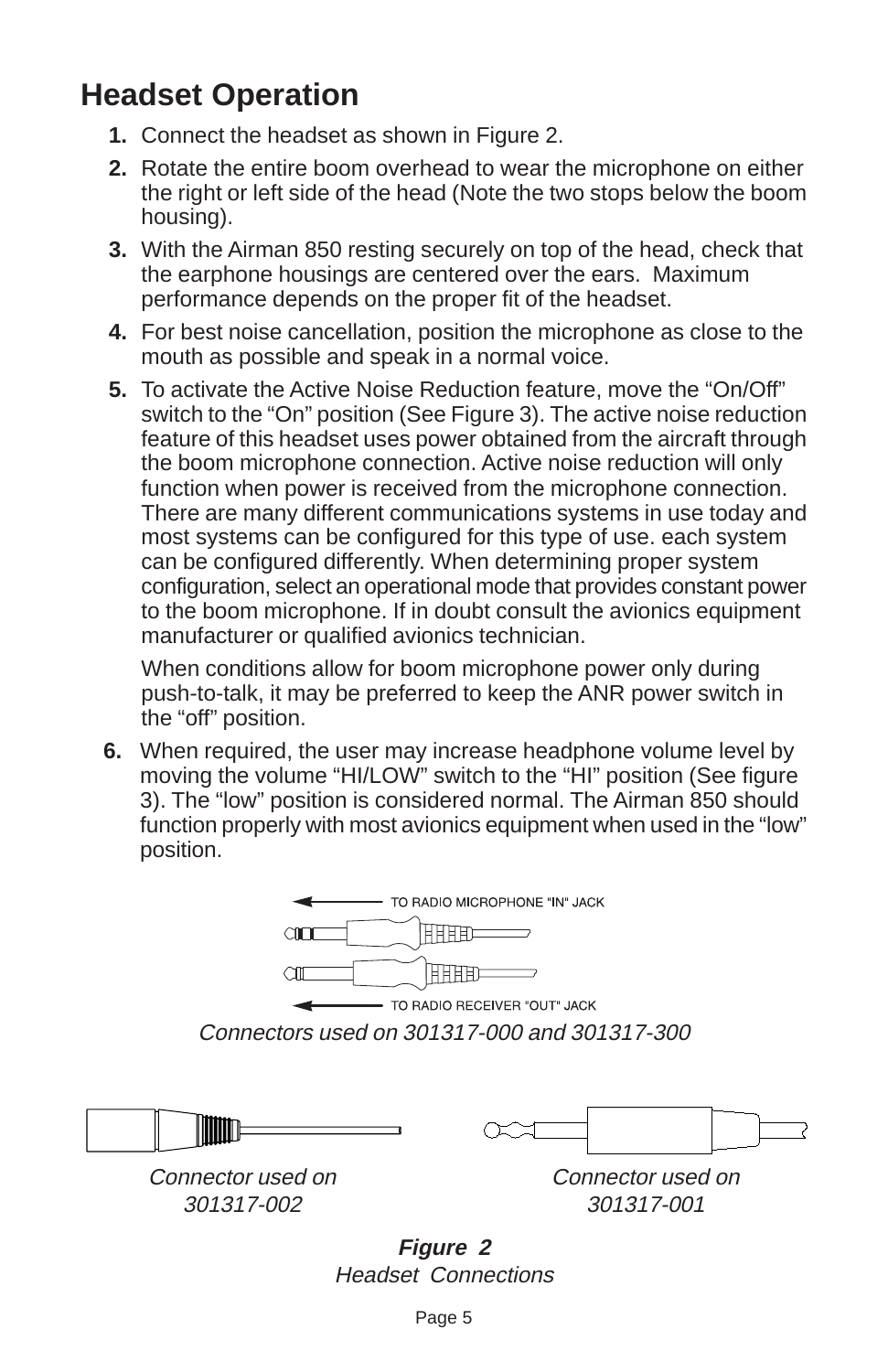

Volume Adjustment/ANR Switch

### **Microphone Gain Adjustment**

The microphone gain has been factory-adjusted to the nominal level required for normal radio operation. Under normal circumstances microphone gain does not require adjustment. If needed, adjustment by a qualified avionics technician is recommended. To access the microphone gain, insert a 1.5mm flat head screwdriver through the access hole in the microphone housing (See Figure 4). Clockwise rotation increases the microphone gain.



**Note:** There is a hole on both sides of the microphone housing. One is blocked by foam. Do not use the side blocked by foam.

**Figure 4** Microphone Gain Adjustment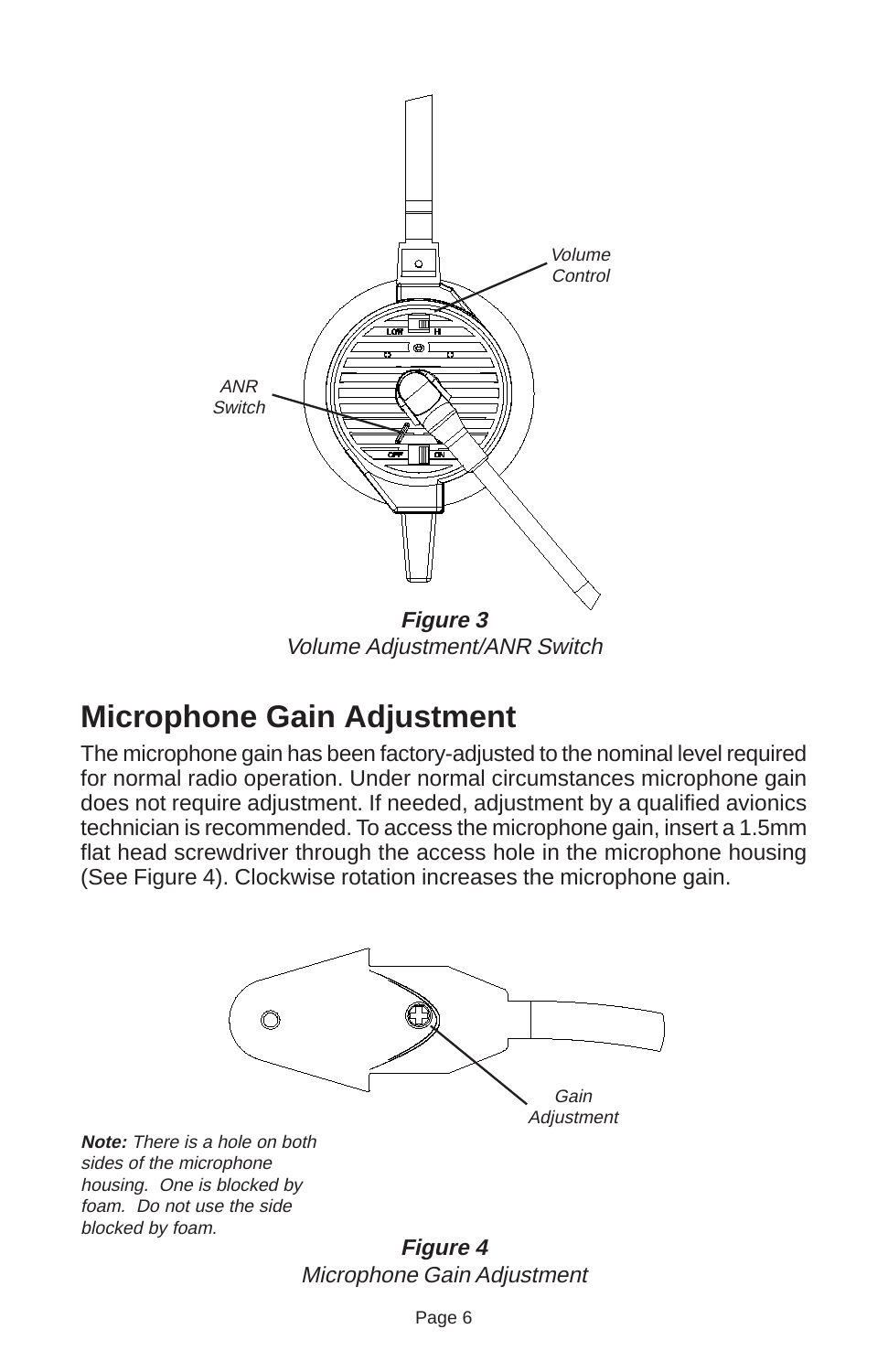## **Specifications**

#### **Receivers:**

Type: Dynamic

#### Impedance:

301317-000, 301317-001: 150 ohms +/-20% @ 1kHz

301317-002: 600 ohms +/-20% @ 1kHz

301317-300: 300 ohms +/-20% @ 1kHz

Note - Damage could occur to avionics equipment by the use of this headset if the equipment was manufactured for use with 600 ohm headsets only. If in doubt, consult the avionics equipment manufacturer.

Frequency Response: 350 Hz - 3 kHz

Sensitivity: Volume selector in "Low" 90 dB +/- 5dB (1 kHz, 1 mW input)

#### **Microphone and Amplifier:**

Element Type: Noise-canceling amplified electret

Matching Impedance: 50-600 ohms

Frequency Response: 300 Hz - 6000 Hz (Per RTCA DO-214)

Sensitivity: 400mV+/-6dB (at 1kHz, 12VDC, 470 ohm DC/150 ohm AC load)

Operating Voltage: 8-28 Vdc (470 ohm load)

#### **ANR:**

Receives power from boom microphone connection.

Provides up to 12dB of attenuation between 100 and 2000 Hz.

#### **Plug Type (301317-000, 301317-300):**

Microphone Plug: PJ-068 or equivalent

Reciever Plug: PJ-055 or equivalent

#### **Plug Type (301317-001):**

Microphone Plug: Single PJ-068

#### **Plug Type (301317-002):**

Microphone Plug: Single XLR Connector

Reciever Plug: 5-Contact Male

#### **Gross Weight:**

3.8 oz. (107.7 g) without cord (dual-sided models)

2.85 oz. (80.7 g) without cord (single-sided models)

#### **Cord Length (301317-000, 301317-001, 301317-300):**

5.5 ft +/-0.5 ft (1.7 m +/- 0.15 m)

#### **Cord Length (301317-002):**

6.5 ft +/-0.5 ft (1.9 m +/- 0.15 m)

#### **Color:**

**Black** 

#### **Controls:**

Active Noise Reduction "On/Off" Switch

Volume "Hi/Low" Switch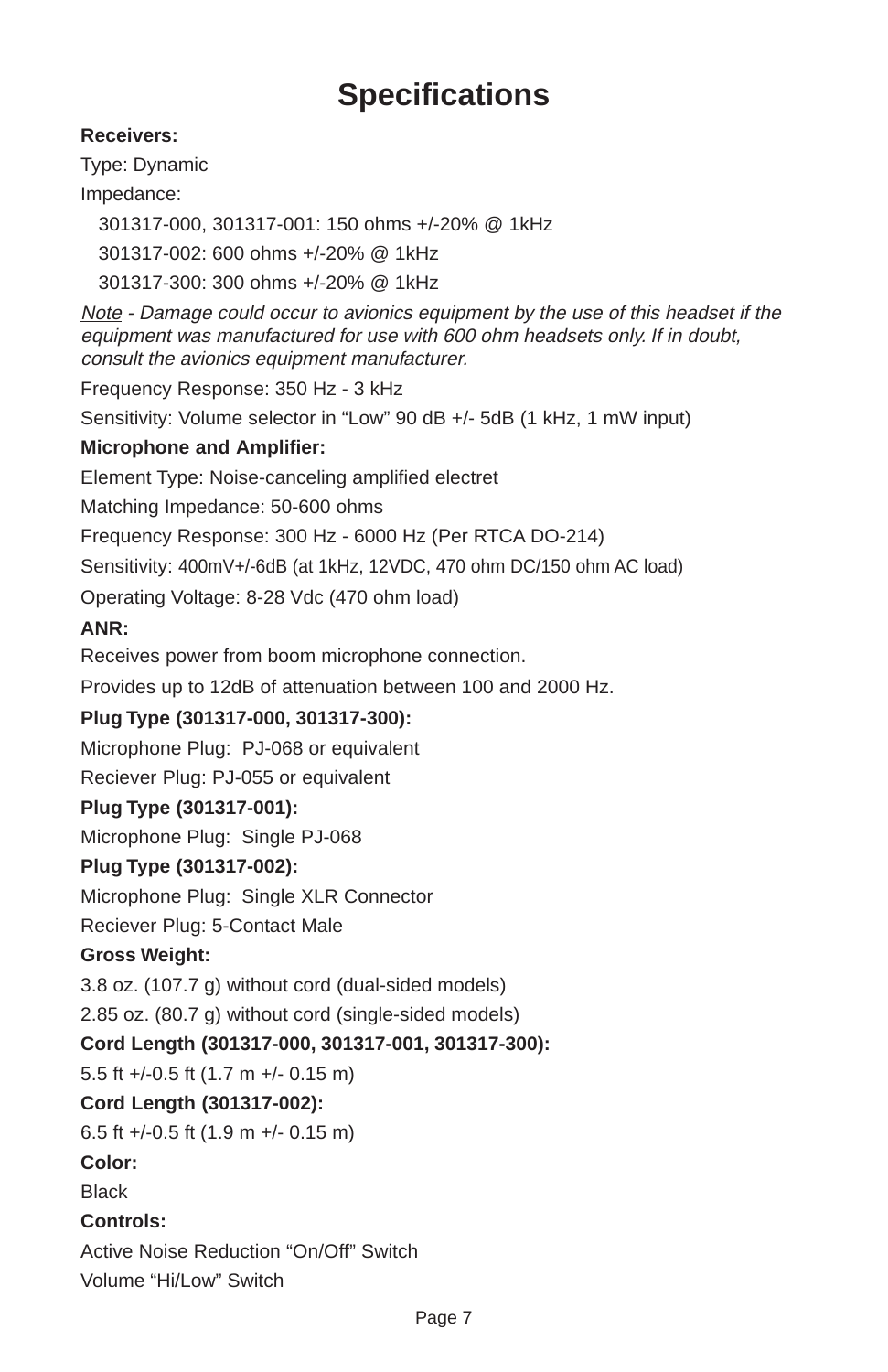## **Part Number Information**

| Airman 850 Headset w/Single PJ-068  Catalog no. 301317-001 |  |
|------------------------------------------------------------|--|
| Airman 850 Headset w/XLR Connector  Catalog no. 301317-002 |  |
| Airman 850 Headset Single-Sided Catalog no. 301317-300     |  |
|                                                            |  |
|                                                            |  |
|                                                            |  |

For a Dealer Near You, Telephone: 877-863-4168 Website: www.telex.com/aircraft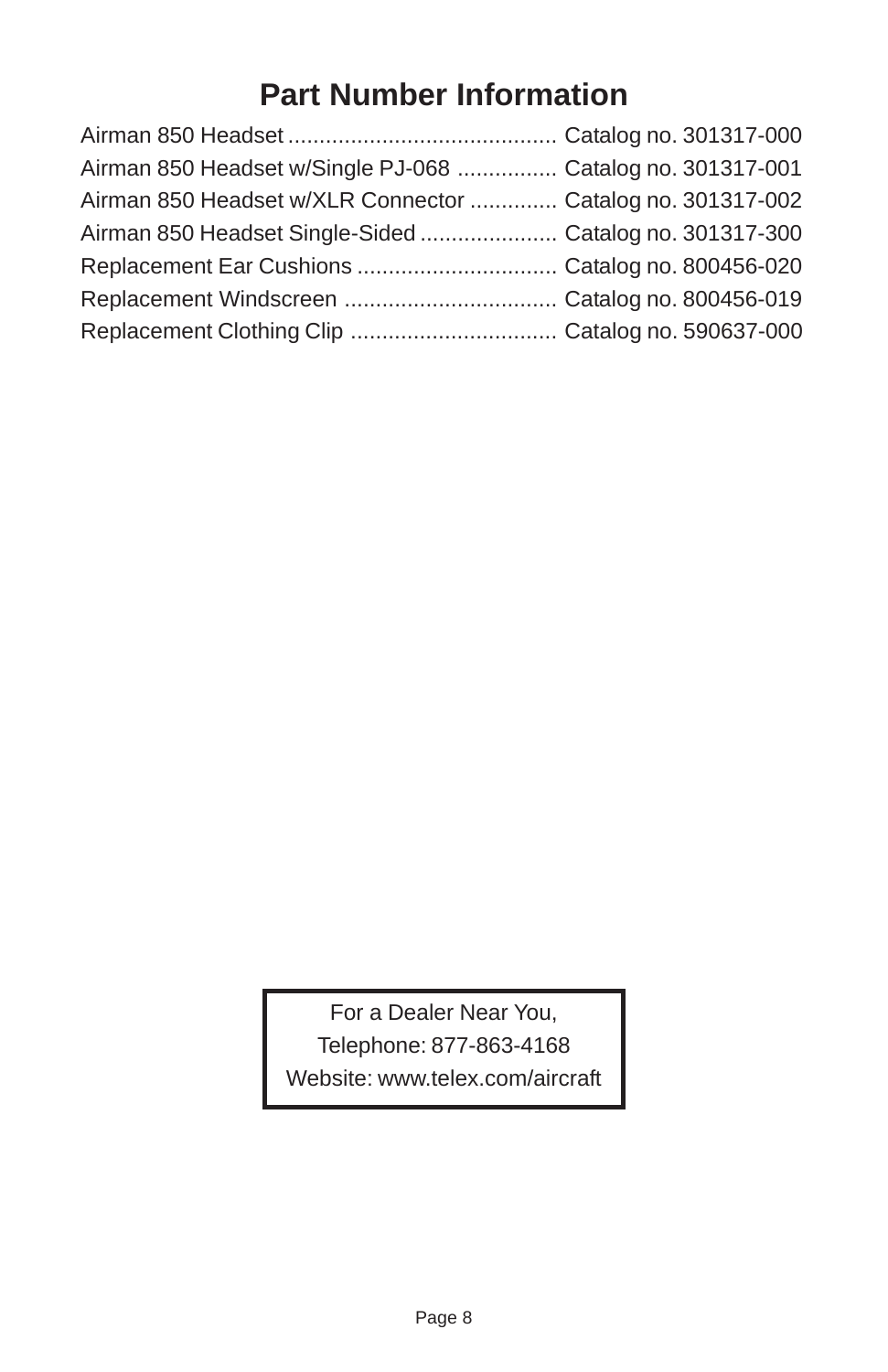#### **LIMITED WARRANTY — VALID ONLY IN UNITED STATES AND CANADA**

TELEX Communications, Inc. ("Telex") warrants to the user, who originally purchased the product delivered with this card, that the product will be free from defects in material and workmanship for the following periods after such date of purchase: Material 36 months, workmanship 36 months. Telex will, at its option, repair or replace, free of charge, such defective products subject to the following conditions:

- 1. Delivery of the product or parts postage prepaid to the Telex dealer, authorized service facility or factory.
- 2. Determination by Telex that a defect exists and is covered by the limited warranty. Defects due to alteration, repair by an unauthorized person, insertion of non-Telex parts, misuse, accidental damage, use of the equipment for purposes other than those for which it was designed, and the like, are not covered by this limited warranty and repairs thereof will be subject to normal service charges.
- 3. Repairs and replacement parts are covered under this limited warranty only for the unexpired term of the original limited warranty.
- 4. Products purchased from unauthorized dealers are not warranted.
- 5. You must fill out and return the attached registration card within 10 days after such purchase or this limited warranty is void.

THIS LIMITED WARRANTY IS EXPRESSLY IN LIEU OF ANY EXPRESS OR IMPLIED WARRANTY, INCLUDING ANY IMPLIED WARRANTY OF MERCHANTABILITY OR FITNESS FOR A PARTICULAR PURPOSE WHICH EXTENDS BEYOND THE TERM HEREOF. THE REMEDIES PROVIDED BY THIS LIMITED WARRANTY ARE THE ONLY REMEDIES AVAILABLE TO ANY PERSON. NO PERSON HAS ANY AUTHORITY TO BIND TELEX TO ANY REPRESENTATION OR WARRANTY OTHER THAN THOSE PROVIDED BY THIS LIMITED WARRANTY. TELEX SHALL NOT BE LIABLE FOR ANY INCIDENTAL OR CONSEQUENTIAL DAMAGES CAUSED BY FAILURE OR OTHERWISE OF THE PRODUCT.

Some states do not allow exclusions or limitations of incidental or consequential damages or limitations on how long an implied warranty lasts, so the limitations or exclusions herein may not apply to you. This warranty gives you specific legal rights, and you may also have other rights which vary from state to state.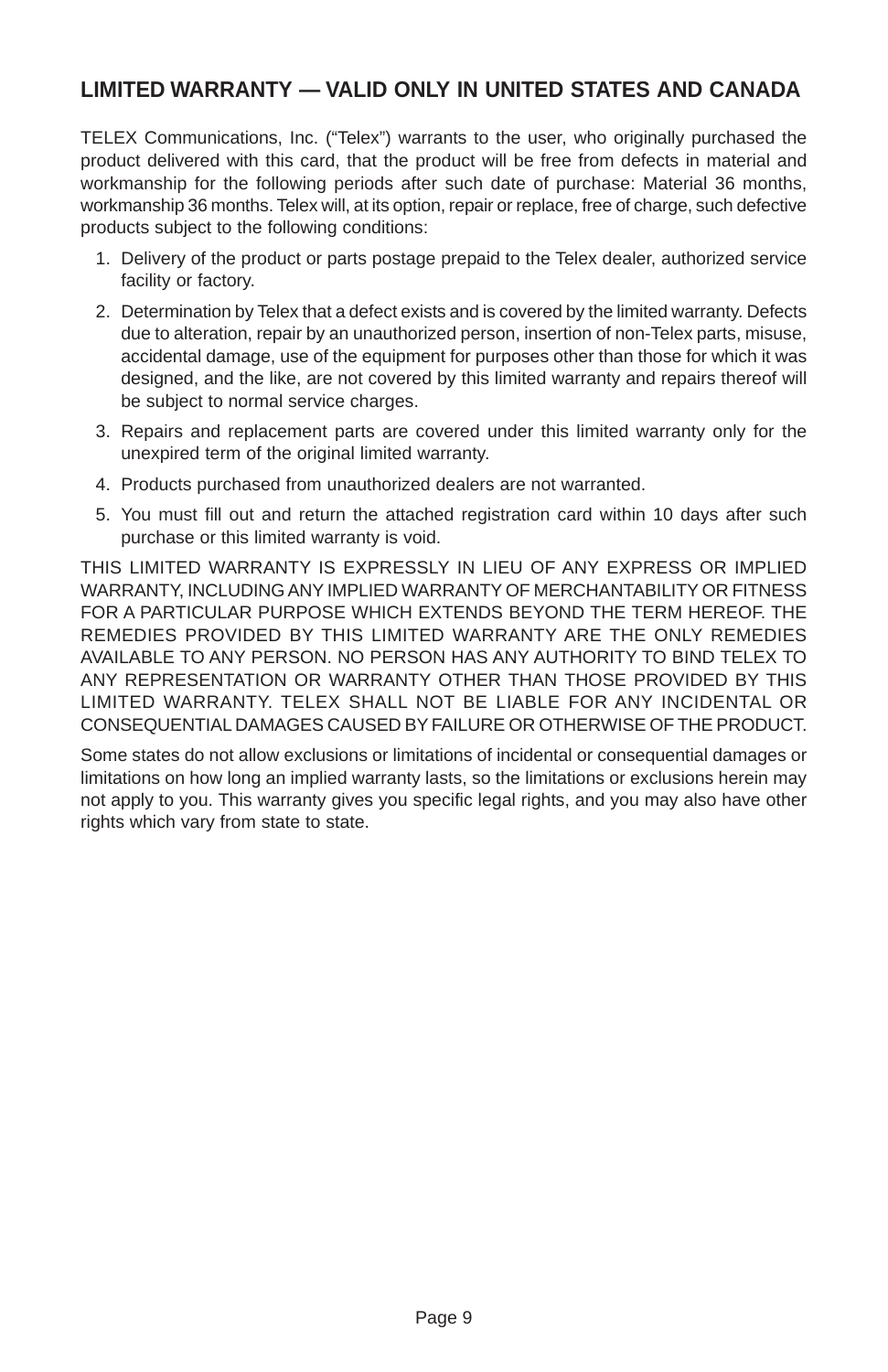#### **CUSTOMER SERVICE**

For information or technical assistance, call or write to Telex at:

Customer Service Department Telex Communications, Inc. 12000 Portland Ave. So.

Burnsville, MN 55337 U.S.A.

(952) 884-4051 or (877) 863-4168

When returning equipment for repair, please enclose an explanation of the problem. If the equipment is covered under warranty, please enclose a copy of your proof of purchase. The equipment must be accompanied by documentation stating your name, return address, and telephone number.

Return equipment for factory repair to:

Customer Service Department

Telex Communications, Inc.

1720 East 14th St.

Glencoe, MN 55336 U.S.A.

(320) 864-3177 or (800) 218-2410

**Warranty Repairs -** If in warranty, no charge will be made for the repairs. Equipment being returned for warranty repair must be sent prepaid and will be returned prepaid.

**Non-Warranty Repairs -** Equipment that is not under warranty must be sent prepaid to Telex. If requested, an estimate of repair costs will be issued prior to service. Once your approval for repair, and repair of equipment is completed, the equipment will be returned on a collect basis. Collect charges may be avoided by sending a signed check for payment in full along with your signed estimate approval form (the estimate includes the shipping charge).

|                                         | <b>Telex Warranty Term Lengths</b> |  |                                |    |                     |       |  |
|-----------------------------------------|------------------------------------|--|--------------------------------|----|---------------------|-------|--|
|                                         | Month                              |  | 12<br>Months   Months   Months | 24 | 36<br><b>Months</b> | Other |  |
| <b>AVIATION</b>                         |                                    |  |                                |    |                     |       |  |
| Aviation: Airman 850                    |                                    |  |                                |    |                     |       |  |
| Note: Subject to change without notice. |                                    |  |                                |    |                     |       |  |